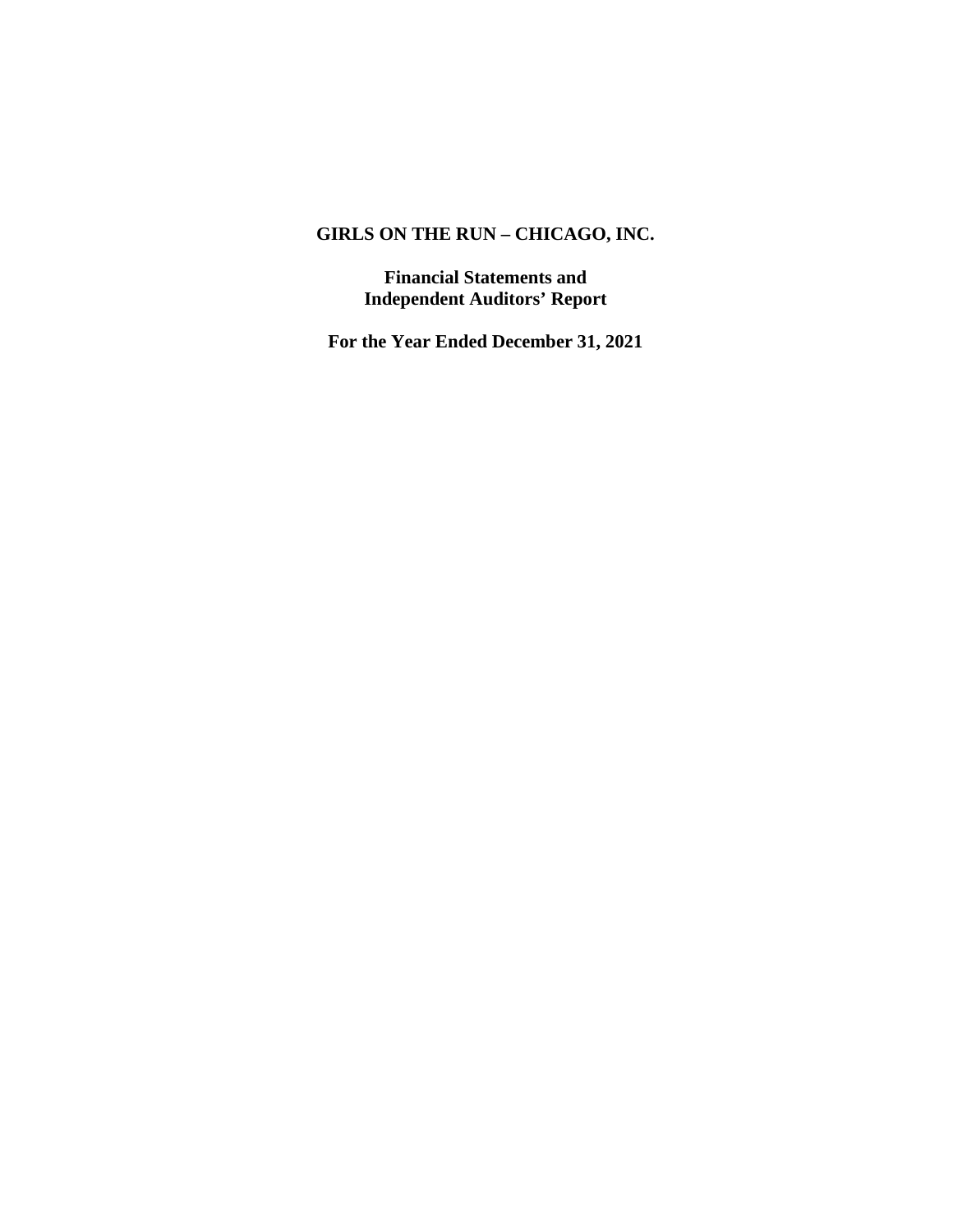# **TABLE OF CONTENTS**

|                      | $1 - 2$                 |
|----------------------|-------------------------|
| FINANCIAL STATEMENTS |                         |
|                      | $3-4$                   |
|                      | $\overline{\mathbf{5}}$ |
|                      | 6                       |
|                      |                         |
|                      | 8-18                    |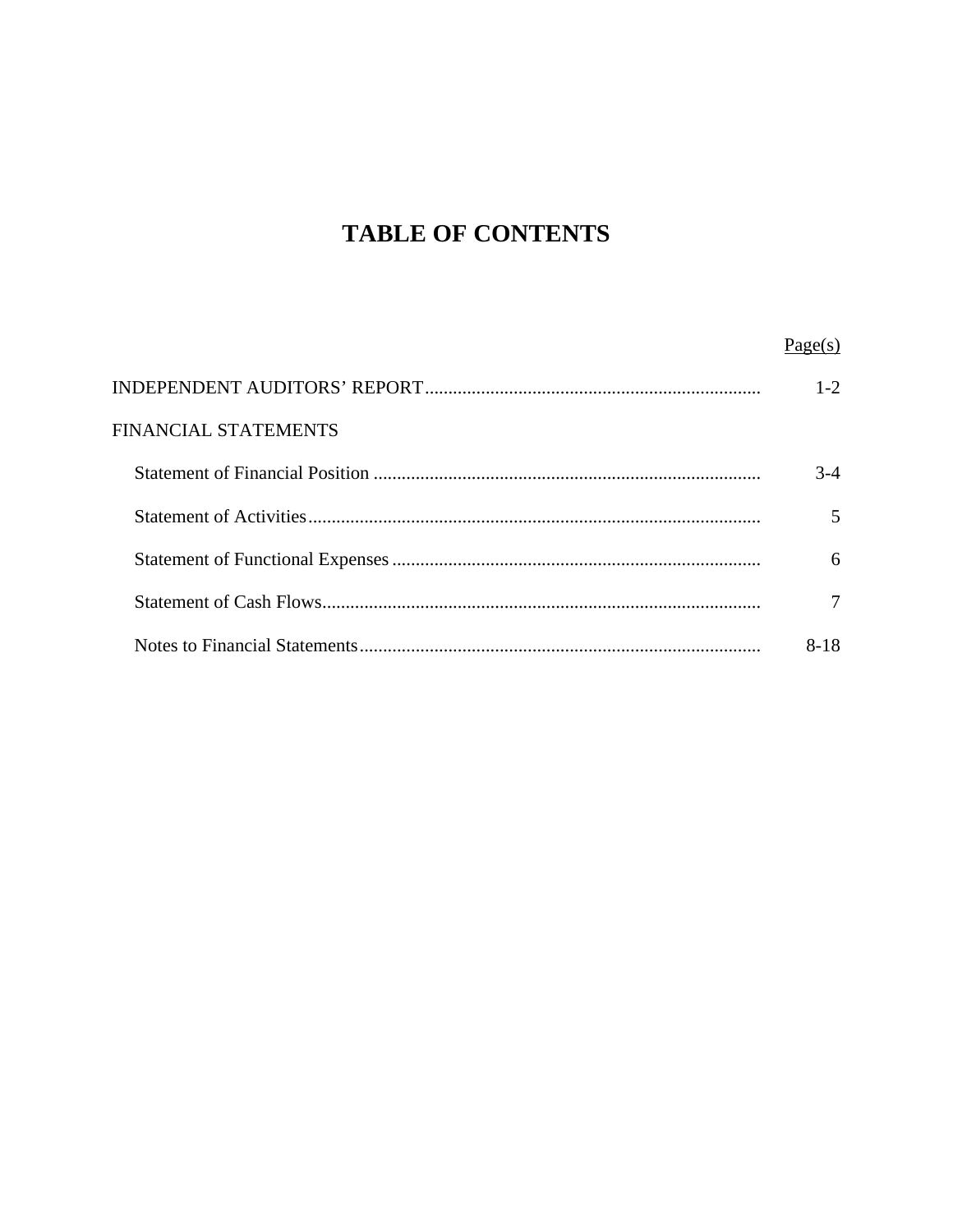

# **INDEPENDENT AUDITORS' REPORT**

To the Board of Directors of Girls on the Run – Chicago, Inc.

## **Opinion**

We have audited the accompanying financial statements of **Girls on the Run – Chicago, Inc. (**the **"Organization")**, a nonprofit organization, which comprise the statement of financial position as of December 31, 2021, and the related statements of activities, functional expenses and cash flows for the year then ended, and the related notes to the financial statements.

In our opinion, the financial statements referred to above present fairly, in all material respects, the financial position of the Organization as of December 31, 2021, and the changes in net assets and its cash flows for the year then ended in accordance with accounting principles generally accepted in the United States of America.

## **Basis for Opinion**

We conducted our audit in accordance with auditing standards generally accepted in the United States of America. Our responsibilities under those standards are further described in the Auditor's Responsibilities for the Audit of the Financial Statements section of our report. We are required to be independent of the Organization and to meet our other ethical responsibilities in accordance with the relevant ethical requirements relating to our audit. We believe that the audit evidence we have obtained is sufficient and appropriate to provide a basis for our audit opinion.

## **Responsibilities of Management for the Financial Statements**

Management is responsible for the preparation and fair presentation of these financial statements in accordance with accounting principles generally accepted in the United States of America; and for the design, implementation, and maintenance of internal control relevant to the preparation and fair presentation of financial statements that are free from material misstatement, whether due to fraud or error.

In preparing the financial statements, management is required to evaluate whether there are conditions or events, considered in the aggregate, that raise substantial doubt about the Organization's ability to continue as a going concern within one year after the date that the financial statements are available to be issued.

## **Auditor's Responsibilities for the Audit of the Financial Statements**

Our objectives are to obtain reasonable assurance about whether the financial statements as a whole are free from material misstatement, whether due to fraud or error, and to issue an auditor's report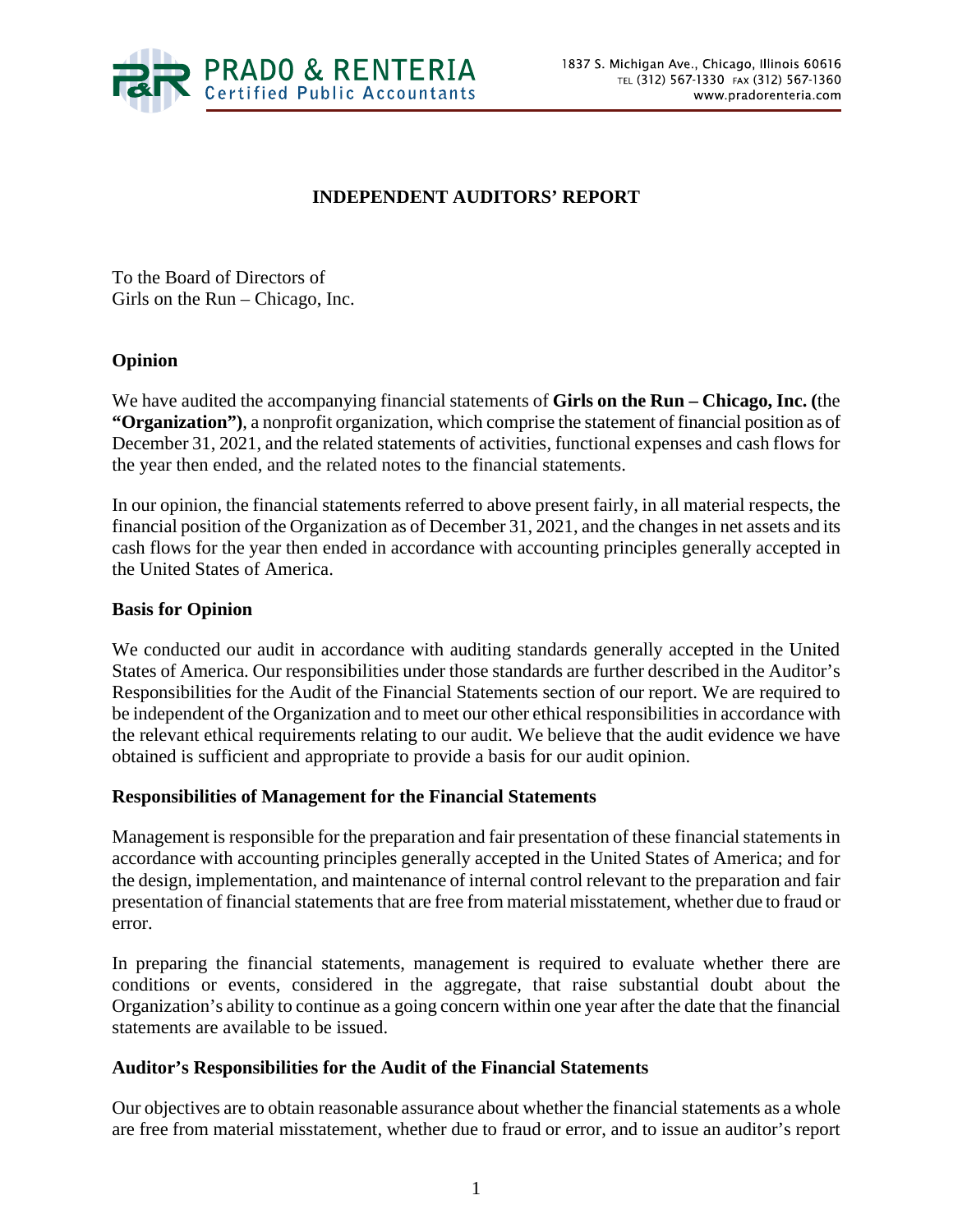that includes our opinion. Reasonable assurance is a high level of assurance but is not absolute assurance and therefore is not a guarantee that an audit conducted in accordance with generally accepted auditing standards will always detect a material misstatement when it exists. The risk of not detecting a material misstatement resulting from fraud is higher than for one resulting from error, as fraud may involve collusion, forgery, intentional omissions, misrepresentations, or the override of internal control. Misstatements are considered material if there is a substantial likelihood that, individually or in the aggregate, they would influence the judgment made by a reasonable user based on the financial statements.

In performing an audit in accordance with generally accepted auditing standards, we:

- · Exercise professional judgment and maintain professional skepticism throughout the audit.
- · Identify and assess the risks of material misstatement of the financial statements, whether due to fraud or error, and design and perform audit procedures responsive to those risks. Such procedures include examining, on a test basis, evidence regarding the amounts and disclosures in the financial statements.
- · Obtain an understanding of internal control relevant to the audit in order to design audit procedures that are appropriate in the circumstances, but not for the purpose of expressing an opinion on the effectiveness of the Organization 's internal control. Accordingly, no such opinion is expressed.
- · Evaluate the appropriateness of accounting policies used and the reasonableness of significant accounting estimates made by management, as well as evaluate the overall presentation of the financial statements.
- Conclude whether, in our judgment, there are conditions or events, considered in the aggregate, that raise substantial doubt about the Organization's ability to continue as a going concern for a reasonable period of time.

We are required to communicate with those charged with governance regarding, among other matters, the planned scope and timing of the audit, significant audit findings, and certain internal control related matters that we identified during the audit.

# **Report on Summarized Comparative Information**

We have previously audited the Organization's 2020 financial statements, and we expressed an unmodified audit opinion on those audited financial statements in our report dated May 10, 2021. In our opinion, the summarized comparative information presented herein as of and for the year ended December 31, 2020, is consistent, in all material respects, with the audited financial statements from which it has been derived.

Redo & Resteria

Chicago, Illinois May 31, 2022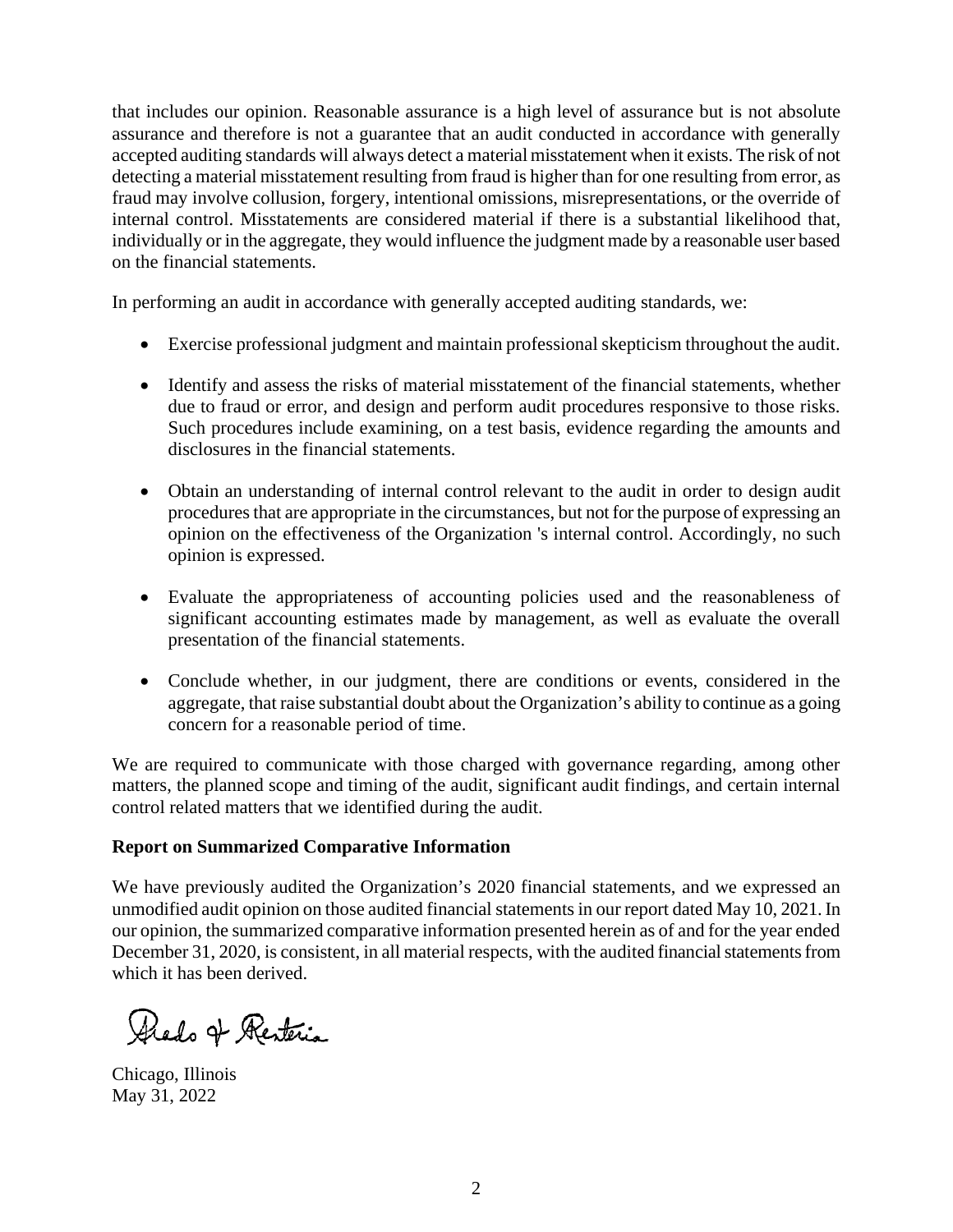# STATEMENT OF FINANCIAL POSITION

As of December 31, 2021

(With summarized comparative totals for 2020)

#### **ASSETS**

|                                                              | 2021          |               |  |  |
|--------------------------------------------------------------|---------------|---------------|--|--|
| <b>CURRENT ASSETS</b>                                        |               |               |  |  |
| Cash and cash equivalents                                    | \$<br>297,480 | \$<br>246,038 |  |  |
| Investments                                                  | 470,948       | 278,945       |  |  |
| Pledges receivable (net of allowance for doubtful            |               |               |  |  |
| accounts of $\$ - 0 - \text{in } 2021$ and $\$ 500$ in 2020) | 3,200         |               |  |  |
| Prepaid expense                                              | 50,030        | 33,785        |  |  |
| Inventory                                                    | 19,497        | 14,498        |  |  |
| Total current assets                                         | 841,155       | 573,266       |  |  |
| <b>LONG TERM ASSETS</b>                                      |               |               |  |  |
| Property and equipment                                       | 71,612        | 99,389        |  |  |
| Less: accumulated depreciation                               | (57, 940)     | (91, 186)     |  |  |
| Net property and equipment                                   | 13,672        | 8,203         |  |  |
| Deposits                                                     | 4,191         | 4,191         |  |  |
| Total long term assets                                       | 17,863        | 12,394        |  |  |
| <b>TOTAL ASSETS</b>                                          | 859,018       | 585,660       |  |  |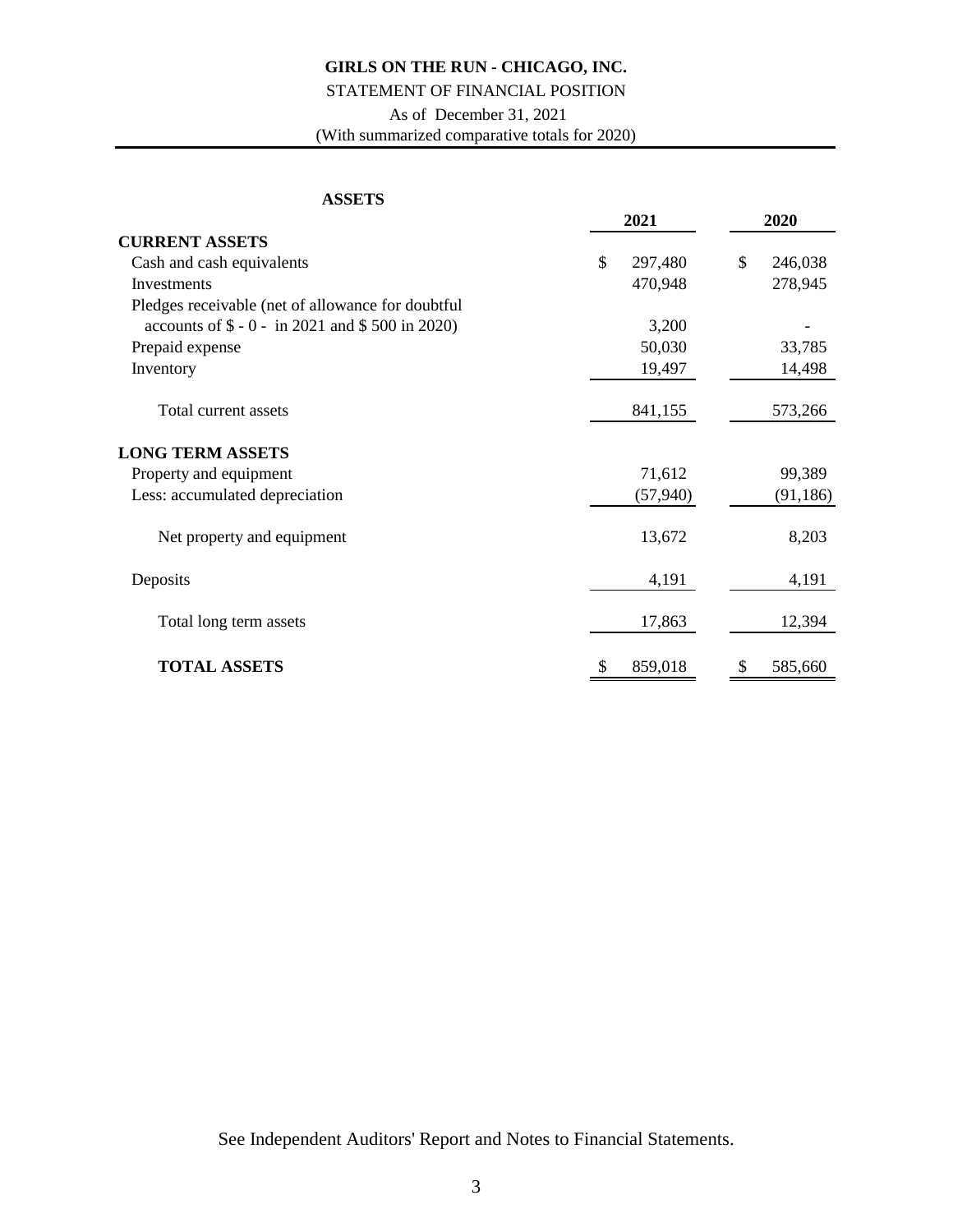# STATEMENT OF FINANCIAL POSITION (Continued) As of December 31, 2021 **GIRLS ON THE RUN - CHICAGO, INC.**

(With summarized comparative totals for 2020)

#### **LIABILITIES AND NET ASSETS**

|                                        | 2021          | 2020         |  |  |
|----------------------------------------|---------------|--------------|--|--|
| <b>CURRENT LIABILITIES</b>             |               |              |  |  |
| Accounts payable                       | \$<br>29,504  | \$<br>28,785 |  |  |
| <b>Accrued liabilities</b>             | 5,622         | 6,063        |  |  |
| Deferred revenue                       | 49,769        | 79,499       |  |  |
| Loan payable                           |               | 8,908        |  |  |
| Total current liabilities              | 84,895        | 123,255      |  |  |
| <b>Total liabilities</b>               | 84,895        | 123,255      |  |  |
| <b>NET ASSETS</b>                      |               |              |  |  |
| Without donor restrictions             | 755,623       | 422,487      |  |  |
| With donor restrictions                | 18,500        | 39,918       |  |  |
| Total net assets                       | 774,123       | 462,405      |  |  |
| <b>TOTAL LIABLITIES AND NET ASSETS</b> | 859,018<br>\$ | 585,660<br>S |  |  |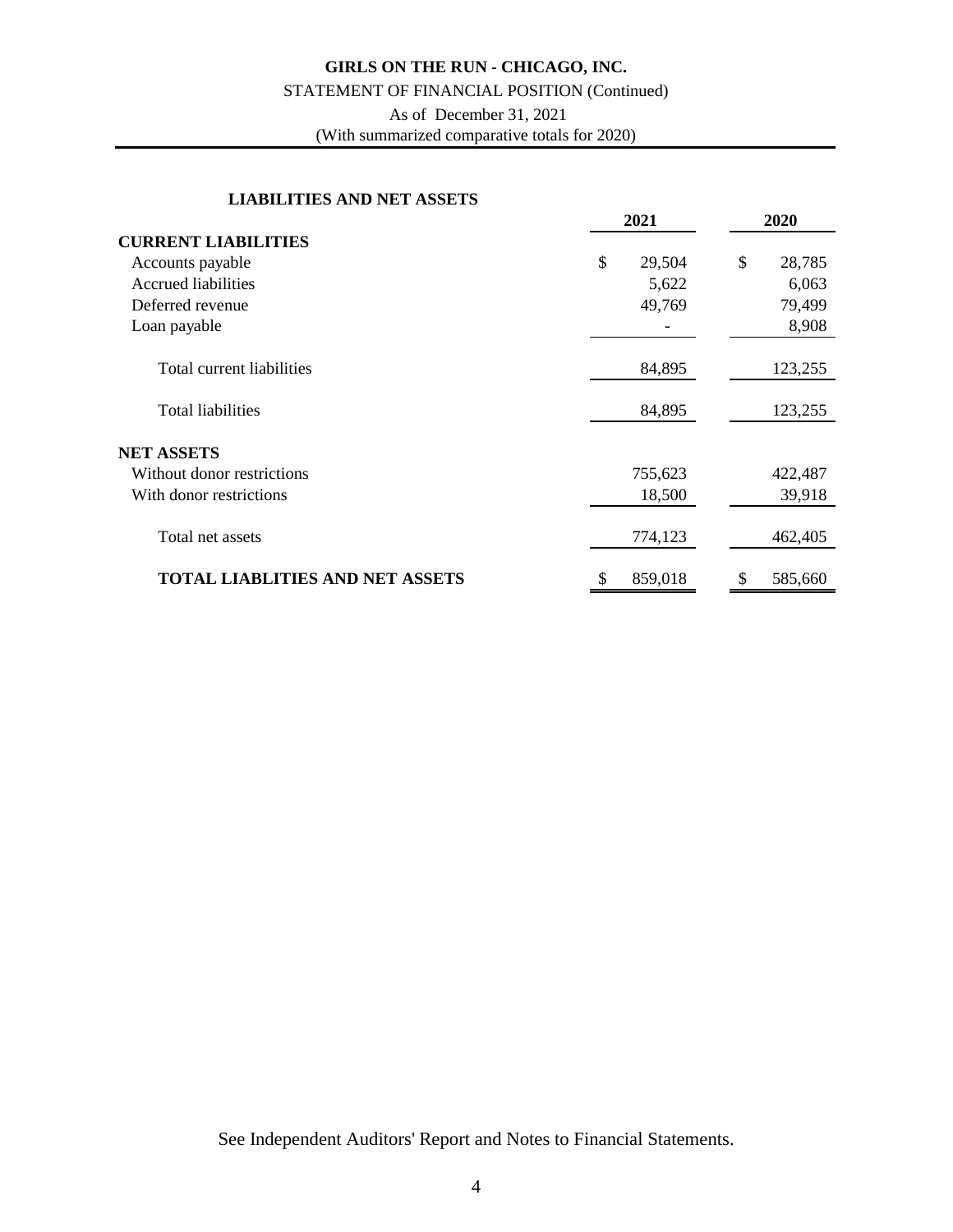#### STATEMENT OF ACTIVITIES

For the Year Ended December 31, 2021

(With summarized comparative totals for 2020)

|                                                            |            | <b>Without Donor</b><br><b>Restrictions</b> | <b>With Donor</b><br><b>Restrictions</b> | 2021<br><b>Total</b> | 2020<br><b>Total</b> |  |
|------------------------------------------------------------|------------|---------------------------------------------|------------------------------------------|----------------------|----------------------|--|
| <b>REVENUE AND SUPPORT</b>                                 |            |                                             |                                          |                      |                      |  |
| Program and 5K fees                                        | $\sqrt{2}$ | 155,797                                     | \$                                       | \$<br>155,797        | \$<br>315,413        |  |
| Special events                                             |            | 30,230                                      |                                          | 30,230               | 12,377               |  |
| Less: Costs of direct benefit to donors                    |            |                                             |                                          |                      |                      |  |
| Net revenue from special events                            |            | 30,230                                      |                                          | 30,230               | 12,377               |  |
| Contributions                                              |            |                                             |                                          |                      |                      |  |
| Individuals                                                |            | 487,478                                     | 27,500                                   | 514,978              | 288,706              |  |
| Corporations                                               |            | 303,119                                     | 12,500                                   | 315,619              | 160,406              |  |
| Sponsorship                                                |            | 15,274                                      | 57,000                                   | 72,274               |                      |  |
| Foundations                                                |            | 41,078                                      | 63,000                                   | 104,078              | 106,542              |  |
| Government grant                                           |            | 303,370                                     |                                          | 303,370              | 156,800              |  |
| Interest and dividends                                     |            | 3,553                                       |                                          | 3,553                | 5,073                |  |
| Realized gain/(loss) on investment                         |            | 20,086                                      |                                          | 20,086               | 260                  |  |
| Unrealized gain on investments                             |            | 6,532                                       |                                          | 6,532                | 16,912               |  |
| Other, including sales of merchandise net of cost of sales |            | 1,383                                       |                                          | 1,383                | 5,129                |  |
| Net assets released from restrictions                      |            | 181,418                                     | (181, 418)                               |                      |                      |  |
| Total revenue and support                                  |            | 1,549,318                                   | (21, 418)                                | 1,527,900            | 1,067,618            |  |
| <b>EXPENSES</b>                                            |            |                                             |                                          |                      |                      |  |
| Program services                                           |            | 837,419                                     |                                          | 837,419              | 848,911              |  |
| Management and general                                     |            | 84,206                                      |                                          | 84.206               | 87,318               |  |
| Fundraising                                                |            | 294,557                                     |                                          | 294,557              | 330,670              |  |
| Total expenses                                             |            | 1,216,182                                   |                                          | 1,216,182            | 1,266,899            |  |
| <b>CHANGE IN NET ASSETS</b>                                |            | 333,136                                     | (21, 418)                                | 311,718              | (199, 281)           |  |
| NET ASSETS, BEGINNING OF YEAR                              |            | 422,487                                     | 39,918                                   | 462,405              | 661,686              |  |
| NET ASSETS, END OF YEAR                                    | \$         | 755,623                                     | \$<br>18,500                             | \$<br>774,123        | \$<br>462,405        |  |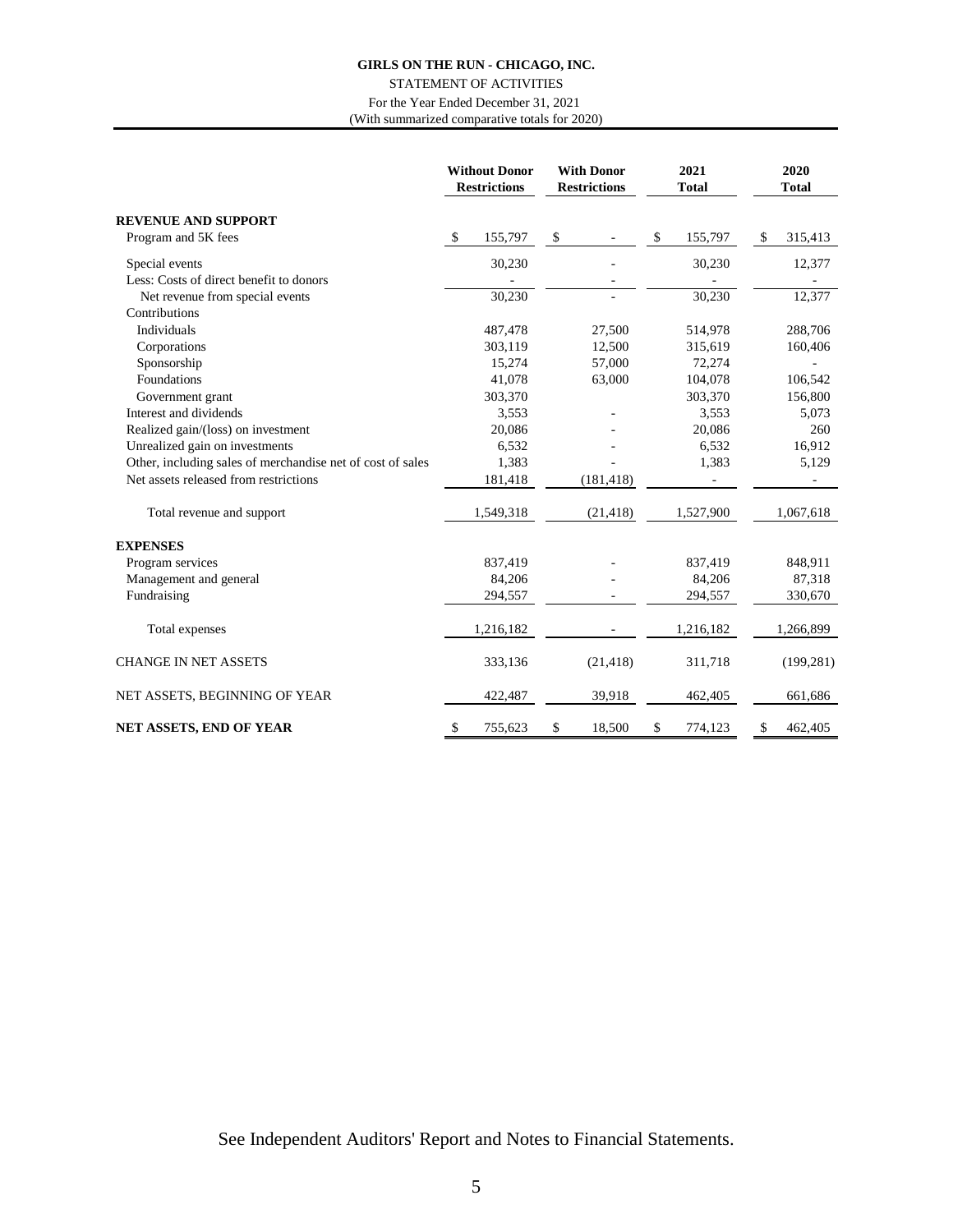## STATEMENT OF FUNCTIONAL EXPENSES

For the Year Ended December 31, 2021

(With summarized comparative totals for 2020)

|                                      |       |                 | <b>Supporting Services</b> |                                         |                          |         |                 |             |  |  |  |  |  |                    |
|--------------------------------------|-------|-----------------|----------------------------|-----------------------------------------|--------------------------|---------|-----------------|-------------|--|--|--|--|--|--------------------|
|                                      |       | Program         |                            | <b>Management</b><br><b>And General</b> |                          |         | 2021            | 2020        |  |  |  |  |  |                    |
|                                      |       | <b>Services</b> |                            |                                         |                          |         |                 |             |  |  |  |  |  | <b>Fundraising</b> |
| <b>Salaries</b>                      | \$    | 417,142         | $\mathcal{S}$              | 56,825                                  | $\mathcal{S}$            | 164,231 | \$<br>638,198   | 780,604     |  |  |  |  |  |                    |
| Program supplies                     |       | 28,025          |                            |                                         |                          |         | 28,025          | 57,347      |  |  |  |  |  |                    |
| <b>Purchased services</b>            |       | 6,267           |                            | 21                                      |                          | 44,369  | 50,657          | 17,670      |  |  |  |  |  |                    |
| Event equipment rental               |       |                 |                            |                                         |                          | 2,499   | 2,499           |             |  |  |  |  |  |                    |
| Curriculum development and materials |       | 39,381          |                            |                                         |                          |         | 39,381          | 125,342     |  |  |  |  |  |                    |
| Fundraising supplies                 |       |                 |                            |                                         |                          | 9,804   | 9,804           | 4,923       |  |  |  |  |  |                    |
| Professional services                |       | 150,000         |                            | 12,360                                  |                          |         | 162,360         | 13,170      |  |  |  |  |  |                    |
| Rent and utilities                   |       | 53,931          |                            | 3,772                                   |                          | 15,282  | 72,985          | 62,711      |  |  |  |  |  |                    |
| Payroll taxes                        |       | 35,509          |                            | 4,208                                   |                          | 17,010  | 56,727          | 54,357      |  |  |  |  |  |                    |
| Provision for bad debts              |       |                 |                            |                                         |                          |         |                 | 2,264       |  |  |  |  |  |                    |
| Employee benefits                    |       | 23,590          |                            | 837                                     |                          | 10,253  | 34,680          | 47,294      |  |  |  |  |  |                    |
| <b>Business fees</b>                 |       | 6,156           |                            | 640                                     |                          | 5,863   | 12,659          | 28,975      |  |  |  |  |  |                    |
| Marketing and advertising            |       | 3,899           |                            | 45                                      |                          | 4,499   | 8,443           | 7,332       |  |  |  |  |  |                    |
| Travel and meetings                  |       | 1,422           |                            | 184                                     |                          | 992     | 2,598           | 4,006       |  |  |  |  |  |                    |
| Data processing                      |       | 4,428           |                            | 297                                     |                          | 2,114   | 6,839           | 11,555      |  |  |  |  |  |                    |
| Telecommunications                   |       | 6,907           |                            | 495                                     |                          | 2,546   | 9,948           | 10,464      |  |  |  |  |  |                    |
| Insurance                            |       | 4,790           |                            | 405                                     |                          | 1,188   | 6,383           | 11,739      |  |  |  |  |  |                    |
| Office supplies                      |       | 2,534           |                            | 302                                     |                          | 558     | 3,394           | 3,111       |  |  |  |  |  |                    |
| Staff development and training       |       | 42,632          |                            | 3,580                                   |                          | 12,366  | 58,578          | 13,385      |  |  |  |  |  |                    |
| Depreciation                         |       | 3,168           |                            | 214                                     |                          | 899     | 4,281           | 5,074       |  |  |  |  |  |                    |
| Postage and delivery                 |       | 7,638           |                            | 21                                      |                          | 84      | 7,743           | 5,576       |  |  |  |  |  |                    |
| Total expenses by function           |       | 837,419         |                            | 84,206                                  |                          | 294,557 | 1,216,182       | 1,266,899   |  |  |  |  |  |                    |
| Less expenses included with revenues |       |                 |                            |                                         |                          |         |                 |             |  |  |  |  |  |                    |
| on the statement of activities       |       |                 |                            |                                         |                          |         |                 |             |  |  |  |  |  |                    |
| Cost of direct benefits to donors    |       |                 |                            |                                         |                          |         |                 |             |  |  |  |  |  |                    |
| Total expenses                       | $\$\$ | 837,419         | $\overline{\mathcal{S}}$   | 84,206                                  | $\overline{\mathcal{S}}$ | 294,557 | \$<br>1,216,182 | \$1,266,899 |  |  |  |  |  |                    |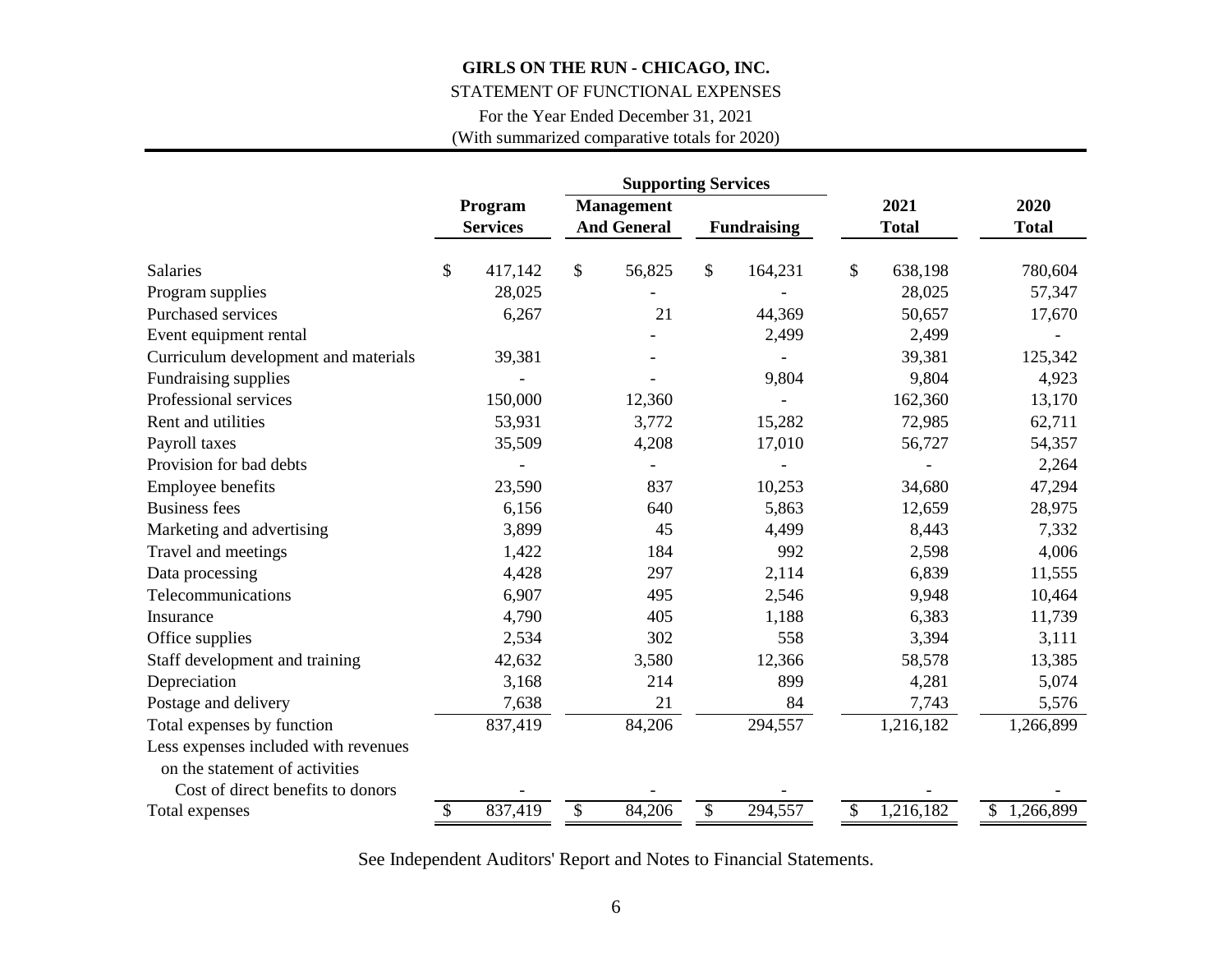# STATEMENT OF CASH FLOWS

(With summarized comparative totals for 2020) 1For the Year Ended December 31, 2021

|                                                        |                           | 2021       | 2020             |
|--------------------------------------------------------|---------------------------|------------|------------------|
| <b>CASH FLOWS FROM OPERATING ACTIVITIES</b>            |                           |            |                  |
| Change in net assets                                   | \$                        | 311,718    | \$<br>(199, 281) |
| Adjustments to reconcile change in net assets to       |                           |            |                  |
| net cash provided by (used) in operating activities    |                           |            |                  |
| Depreciation                                           |                           | 4,281      | 5,074            |
| Provision for doubtful accounts                        |                           |            | 2,264            |
| Realized (gain)/loss on investments                    |                           | (20,086)   | (260)            |
| Unrealized (gain) on investments                       |                           | (6, 532)   | (16,912)         |
| Dividends                                              |                           | (3,383)    | (5,073)          |
| <b>Investment</b> fees                                 |                           | 421        | 1,551            |
| (Increase) decrease in                                 |                           |            |                  |
| Program fees receivable                                |                           |            | 428              |
| Pledges receivable                                     |                           | (3,200)    | 34,209           |
| Prepaid expenses                                       |                           | (16,245)   | 9,722            |
| Inventory                                              |                           | (4,999)    | 12,880           |
| Increase (decrease) in                                 |                           |            |                  |
| Accounts payable                                       |                           | 719        | 2,149            |
| <b>Accrued liabilities</b>                             |                           | (441)      | (3,632)          |
| Deferred revenue                                       |                           | (29,730)   | 31,015           |
| Net cash provided by (used) in by operating activities |                           | 232,523    | (125, 866)       |
| <b>CASH FLOWS FROM INVESTING ACTIVITIES</b>            |                           |            |                  |
| Purchase of equipment                                  |                           | (9,751)    | (6, 576)         |
| Proceeds from sale of investments                      |                           | 187,409    | 261,331          |
| Purchase of investment                                 |                           | (349, 831) | (106, 334)       |
| Net cash provided by (used) in investing activities    |                           | (172, 173) | 148,421          |
| <b>CASH FLOWS FROM FINANCING ACTIVITIES</b>            |                           |            |                  |
| Proceeds from loan                                     |                           |            | 10,000           |
| SBA PPP loan principal payments                        |                           | (1, 185)   | (1,092)          |
| SBA reimbursement of PPP loan principal payments       |                           | 2,371      |                  |
| SBA PPP loan forgiveness                               |                           | (10,094)   |                  |
| Net cash provided by (used) in financing activities    |                           | (8,908)    | 8,908            |
| NET INCREASE IN CASH AND CASH EQUIVALENTS              |                           | 51,442     | 31,463           |
| CASH AND CASH EQUIVALENTS, BEGINNING OF YEAR           |                           | 246,038    | 214,575          |
| CASH AND CASH EQUIVALENTS, END OF YEAR                 | $\boldsymbol{\mathsf{S}}$ | 297,480    | \$<br>246,038    |
| Interest paid                                          | \$                        |            | \$<br>93         |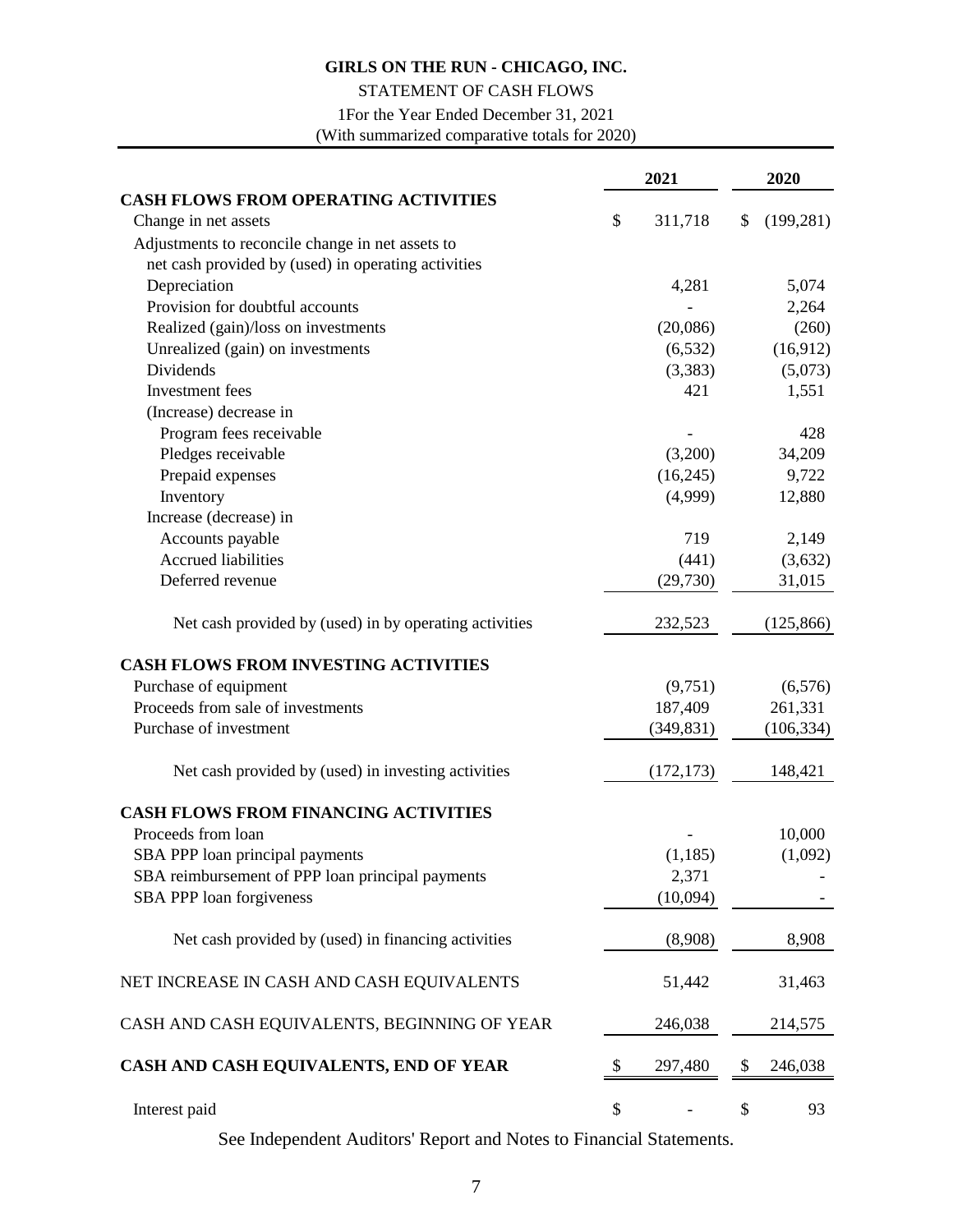# **1. NATURE OF ACTIVITIES**

Girls on the Run - Chicago, Inc. (the Organization) is an Illinois nonprofit corporation that was established in 1999. The Organization is an innovative after-school program for 3rd to 8th grade girls with interactive lessons that encourage positive emotional, social, mental and physical development. The program educates and prepares the girls for a lifetime of selfrespect and healthy living and incorporates the power of running with the training for and running in a 5k event.

# **2. SUMMARY OF SIGNIFICANT ACCOUNTING POLICIES**

## Basis of Accounting

The accompanying financial statements have been prepared on the accrual basis of accounting in accordance with accounting principles generally accepted in the United States of America (US GAAP). Net assets and revenues, expenses, gains and losses are classified based on the existence or absence of donor-imposed restrictions. Accordingly, net assets of the Organization and changes herein are classified and reported as follows:

## Net Assets Without Donor Restrictions

Net assets that are not subject to donor-imposed restrictions.

## Net Assets With Donor Restrictions

Net assets subject to donor-imposed restrictions that either expire by passage of time, or can be fulfilled and removed by actions of the Organization pursuant to those restrictions.

#### Cash and Cash Equivalents

Cash includes demand deposits in checking accounts.

The Organization maintains its cash and cash equivalents at two financial institutions which, at times, may exceed federally insured limits. At December 31, 2021 and 2020, the account balances exceed FDIC limits by approximately \$18,000 and \$ -0- respectively. The Organization has not experienced any losses in such accounts and believes it is not exposed to any significant credit risk on cash or cash equivalents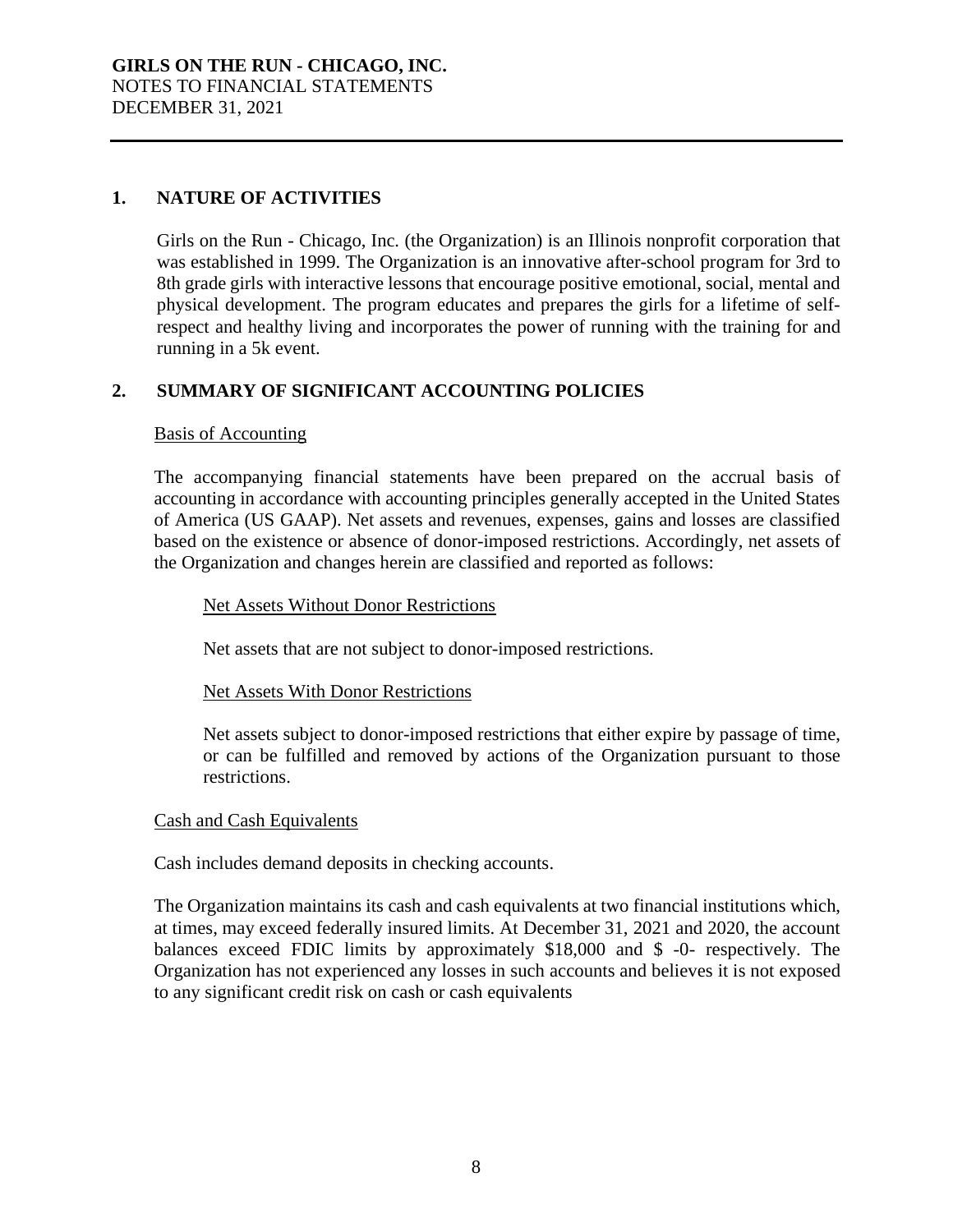#### Investments

Investments in marketable securities with readily determinable fair values and all investments in debt securities are reported at their fair values. Fair value is determined by reference to quoted market prices and other relevant information generated by market transactions. Unrealized and realized gains and losses are included in revenue and support in the statement of activities. Money market funds included in the investment portfolio are treated as cash equivalents and presented as investments on the statement of financial position. Investment Income is reported net of investment fees.

#### Receivables

## Pledges

When a donor has unconditionally promised to contribute funds in future periods, the Organization recognizes the fair value of the pledge receivable. Pledges expected to be collected within one year are recorded as a donation and a receivable at net realizable value, which approximates fair value. Pledges expected to be collected after one year are recorded as a donation and a receivable at the present value of the expected future cash flows. Pledges receivable at December 31, 2021 and 2020 total \$3,200 and \$500, respectively, with an allowance of \$ -0- and \$500, respectively.

#### Program

Program fees receivable at December 31, 2021 and 2020 were \$ -0- and \$535, respectively, with an allowance of \$535 in 2020.

#### Allowance for Doubtful Accounts

Pledges and other receivables are stated at the amount management expects to collect from outstanding balances. Management provides for probable uncollectible amounts through bad debt expense and an adjustment to a valuation allowance based on its assessment of the current status of individual receivables. Balances still outstanding after management has used reasonable collection efforts are written off through a charge to the valuation allowance and a credit to the applicable account receivable.

#### Prepaid Expenses

Prepaid expenses consist primarily of prepaid insurance, program expenses, and future special event costs.

#### Inventory

Inventories consist of merchandise for sale, program and 5k event supplies that are valued at the lower of cost or net realizable value with cost determined on a first-in, first-out (FIFO) basis.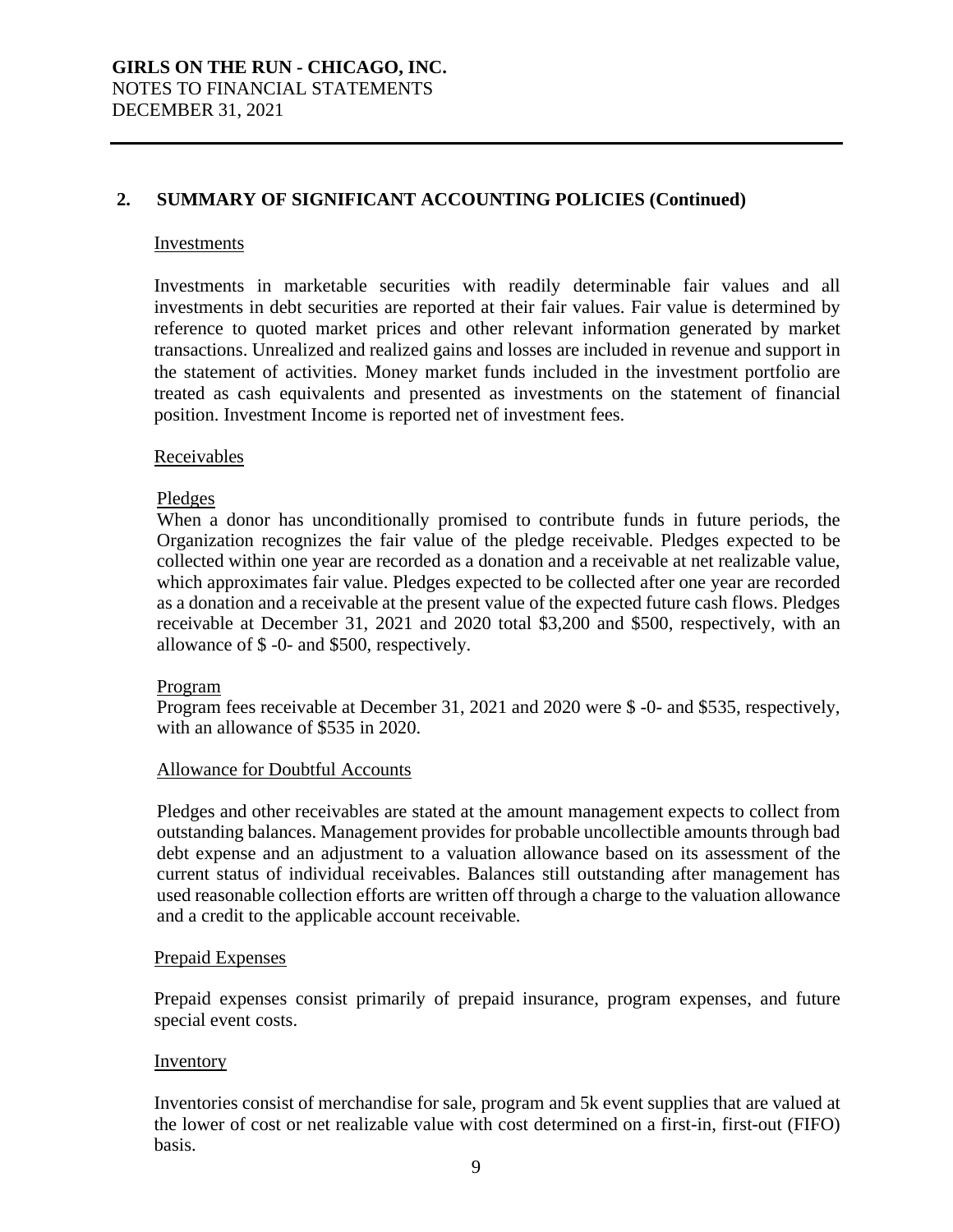#### Property and Equipment

Property and equipment are stated at cost or fair value if contributed. The Board of Directors adopted a policy to capitalize assets with a cost greater than or equal to \$ 500 and a useful life of more than one year.

Depreciation on all property and equipment is computed using the straight-line method over the following estimated useful lives:

|                         | Years  |
|-------------------------|--------|
| Furniture and equipment | $3-10$ |

Depreciation expense is \$4,281 and \$5,074, respectively, for the years ended December 31, 2021 and 2020.

#### Revenue Recognition

Program fees for interactive lessons are recognized as revenue when services are performed. Educational programs are delivered in the spring and the fall over a 10-week period and conclude with a 5-kilometer running event. The following table provides information about significant changes in deferred revenue for the year ended December 31, 2021 and 2020:

| Deferred revenue, December 31, 2020                                   | \$<br>79,499 |
|-----------------------------------------------------------------------|--------------|
| Decrease due to 2020 revenue for special event applied in 2021        | (43, 381)    |
| Decrease due to 2020 event ticket fees applied to 2021                | (4,735)      |
| Decrease due to 2020 program fees applied to 2021                     | (3,312)      |
| Increase due to 2021 revenue for special event scheduled for 2022     | 20,698       |
| Increase due to 2021 revenue for event ticket fees scheduled for 2022 | 1,000        |
|                                                                       | 49,769       |
| Deferred revenue, December 31, 2019                                   | \$<br>48,484 |
| Decrease due to 2020 program fees applied during the year             | (48, 484)    |
| Increase due to 2020 revenue for special event rescheduled for 2021   | 43,381       |
| Increase due to 2020 revenue for special event rescheduled for 2022   | 28,071       |
| Increase due to 2021 event ticket fees received during the year       | 4,735        |
| Increase due to 2021 program fees received during the year            | 3,312        |
| Deferred revenue, December 31, 2020                                   | 79,499       |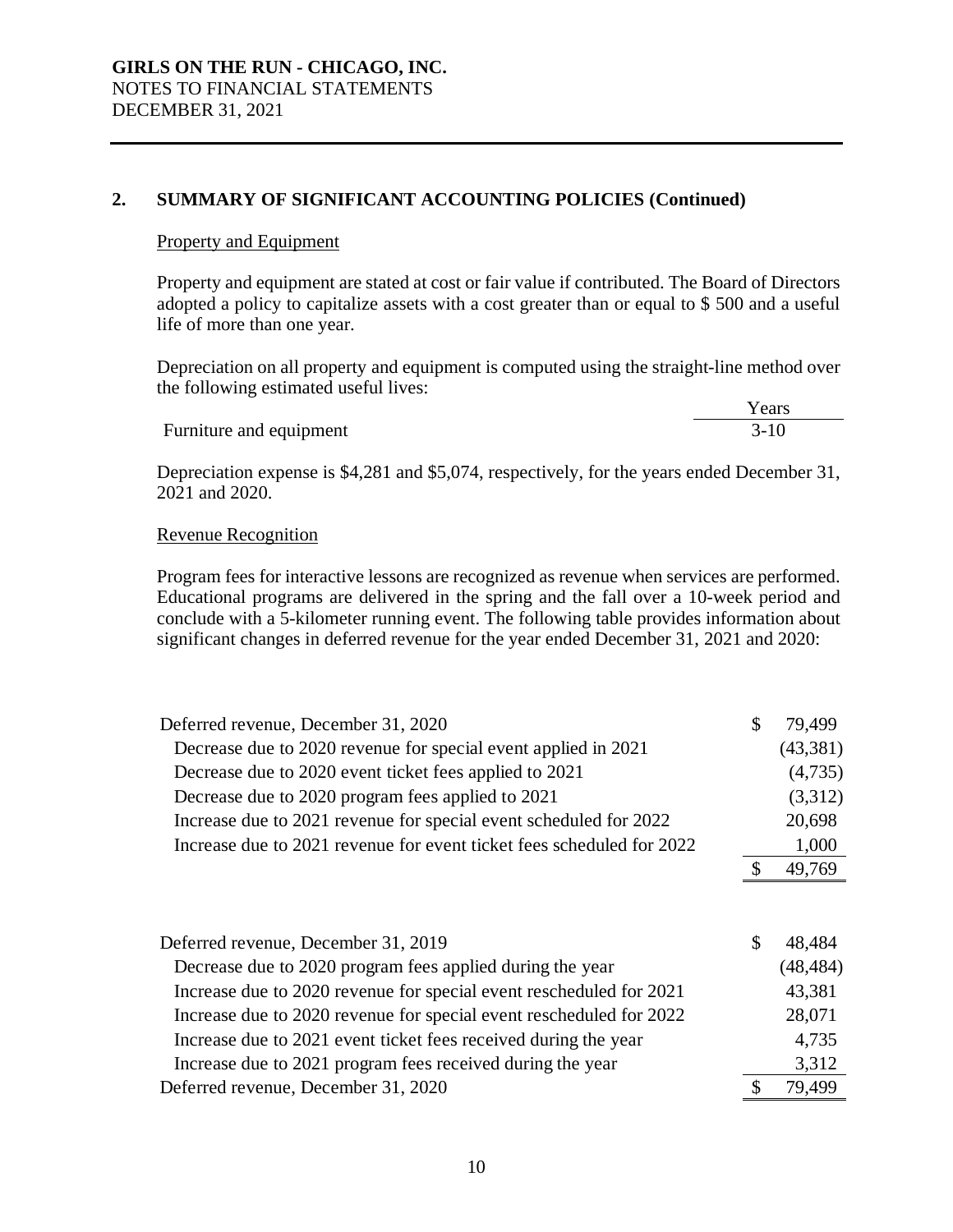## Revenue Recognition – (Continued)

Net special event revenue is recognized at the fair value of the direct benefits to donors, and contributions revenue for the difference. This revenue is recognized when the underlying event takes place.

Contributions are recognized when cash, securities or other assets are received, or when an unconditional promise to give is received, or notification of a beneficial interest is received. Conditional promises to give, that is, those with a measurable performance or other barrier, and a right of return, are not recognized until the conditions on which they depend have been substantially met. Contributions of property and equipment without donor stipulations concerning the use of such long-lived assets are reported as unrestricted revenues.

Contributions of assets other than cash are recorded at their estimated fair value at the date of donation.

The Organization sells merchandise at retail prices.

#### Agency Transaction

For one of the Organization's fundraising campaigns, the Organization receives donations that donors designate for other Girls on the Run councils. These are considered agency transactions, not contributions to the Organization. The donations received for other councils in 2021 and 2020 amount to \$18,332 and \$961, respectively, and have been paid to the other councils as of December 31, 2021 and 2020, respectively.

#### In-Kind Contributions

In-kind contributions of materials used in the Organization's programs are recorded as income and expense at the estimated fair value of those items. In addition, in-kind contributions of property and equipment are recorded as income and increases of property and equipment. Donated services are recognized as revenues at their estimated fair value when they create or enhance nonfinancial assets or they require specialized skills which would need to be purchased if they are not donated.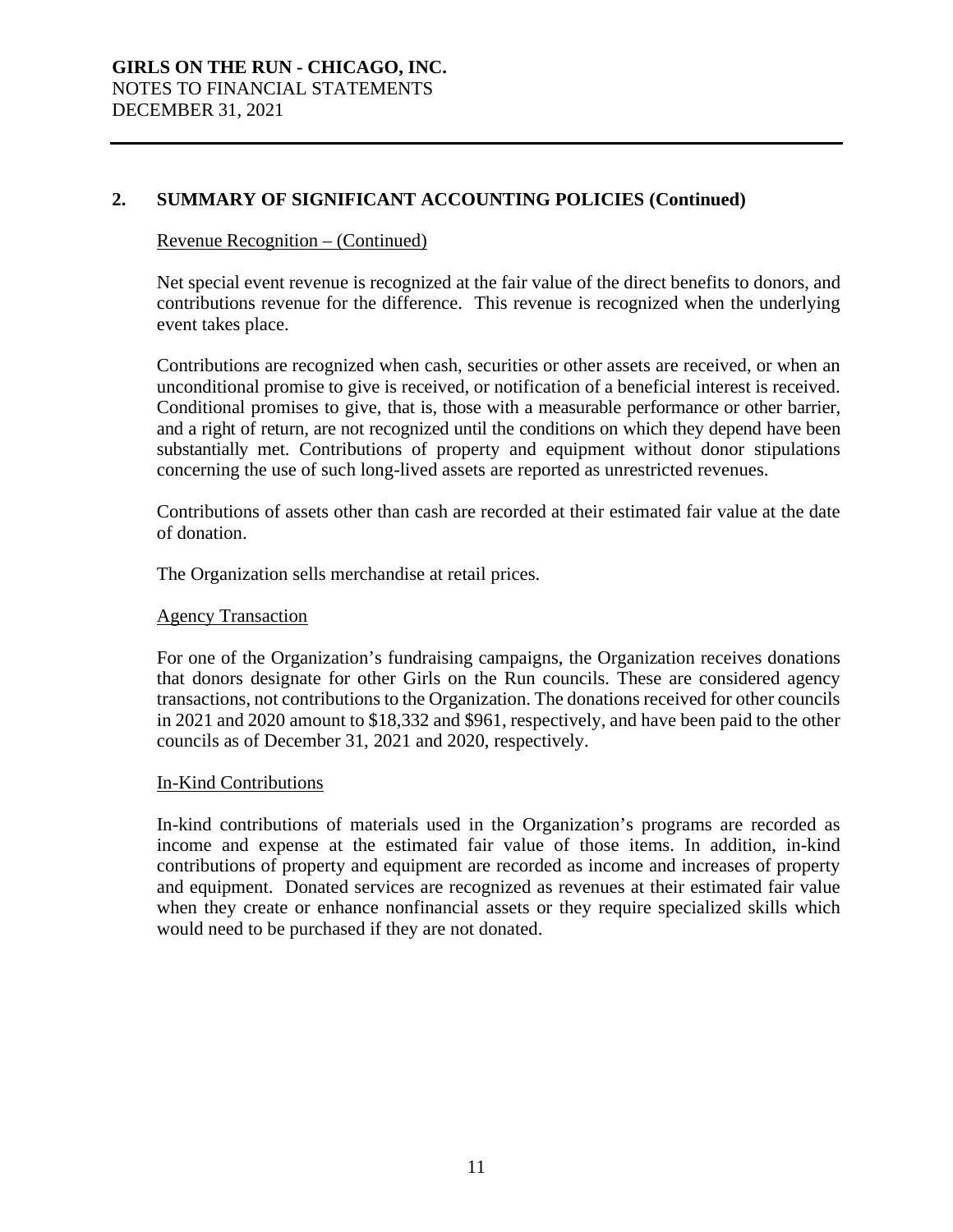#### In-Kind Contributions – (Continued)

The Organization received a variety of donated services with fair values as follows:

| 2021                       | Management |         |    |            |    |                         |               |
|----------------------------|------------|---------|----|------------|----|-------------------------|---------------|
|                            |            | Program |    |            |    | and General Fundraising | Total         |
|                            |            |         |    |            |    |                         |               |
| Training                   | \$         | 41,440  | \$ | 2,800      | \$ | 11,760                  | \$<br>56,000  |
| <b>Consulting Services</b> |            | 150,000 |    |            |    |                         | 150,000       |
| Total                      | \$         | 191,440 | \$ | 2,800      | \$ | 11,760                  | \$<br>206,000 |
|                            |            |         |    |            |    |                         |               |
|                            |            |         |    |            |    |                         |               |
| 2020                       |            |         |    | Management |    |                         |               |
|                            |            | Program |    |            |    | and General Fundraising | Total         |
|                            |            |         |    |            |    |                         |               |
| Training                   | \$         | 9,450   | \$ |            | \$ |                         | \$<br>9,450   |
| Total                      | \$         | 9,450   | \$ |            | \$ |                         | \$<br>9,450   |

Donated goods and services are reported as Contributions in the statement of activities.

A substantial number of volunteers have contributed significant amounts of their time to the Organization's programs and management activities. Since these volunteers' services do not meet the criteria for recognition under US GAAP, no amounts have been recognized for these services in the accompanying statement of activities. During the years ended December 31, 2021 and 2020, the Organization estimated that 650 and 1,578, respectively, coaches donated approximately 55,900 and 135,708 hours, respectively, for program related activities.

#### Advertising Costs

The Organization expenses advertising costs as incurred. Total advertising costs incurred during the year ended December 31, 2021 and 2020 were \$8,443 and \$7,332, respectively.

#### Use of Estimates

The preparation of financial statements in conformity with US GAAP requires management to make estimates and assumptions that affect the reported amounts of assets and liabilities and disclosure of contingent assets and liabilities at the date of the financial statements and the reported amounts of revenues and expenses during the reporting period. Actual results could differ from those estimates.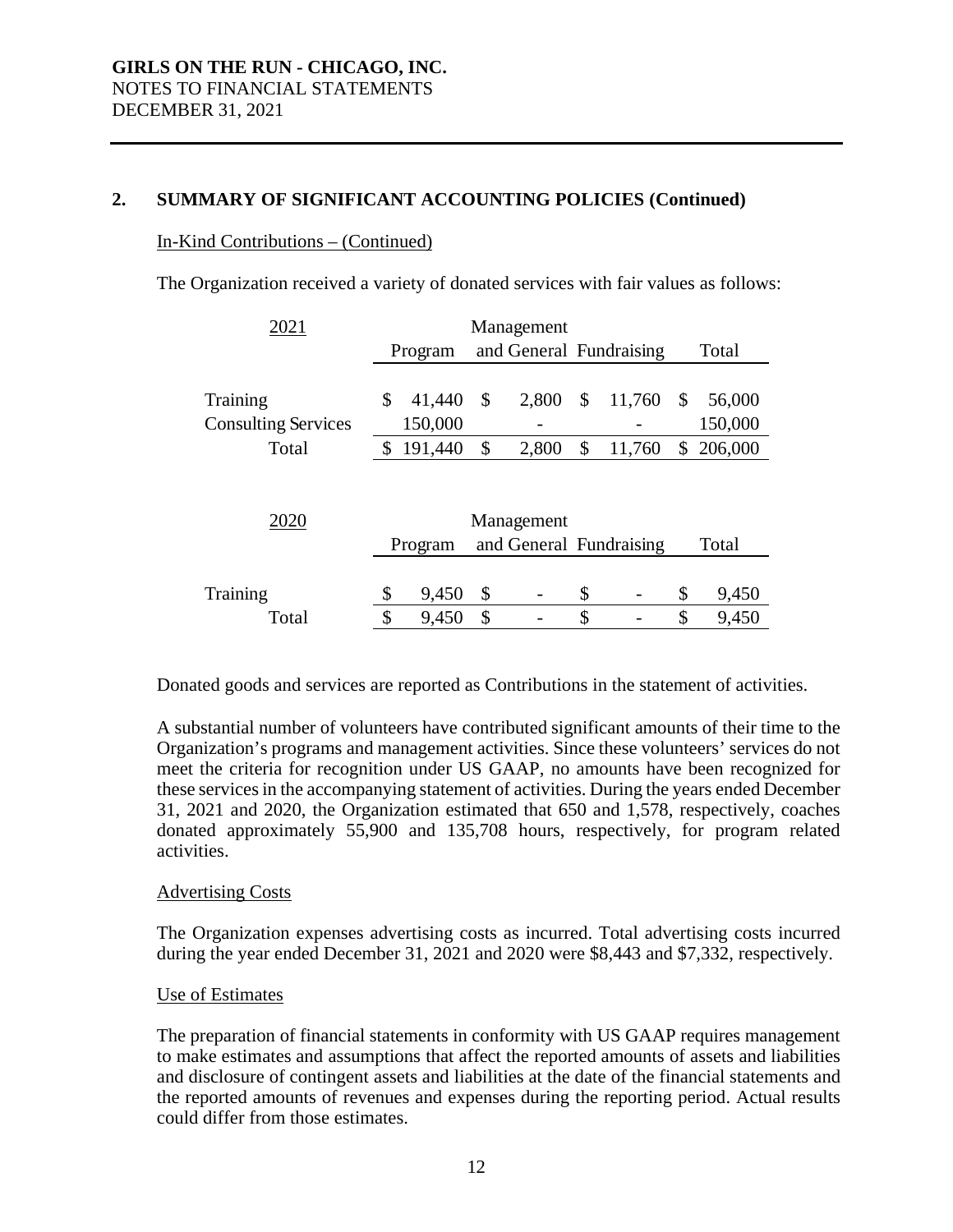#### Functional Allocation of Expenses

The financial statements report certain categories of expenses that are attributable to more than one program or supporting function. Therefore, these expenses require allocation on a reasonable basis that is consistently applied. The expenses that are allocated include depreciation, office, and occupancy, which are allocated based upon the ratio of direct expenses. Salaries and benefits are allocated on the basis of estimates of time and effort.

#### Income Taxes

The Organization is exempt from federal and state income taxes under the Internal Revenue Code Section  $501(c)(3)$ , and similar provisions of the state income tax code. The organization is classified by the Internal Revenue Service as other than a private foundation.

#### Accounting Pronouncements

In February 2016, FASB issued ASU No. 2016-02, *Leases (Topic 842)*, to increase the transparency and comparability about leases among entities. The new guidance requires lessees to recognize a lease liability and a corresponding lease asset for virtually all lease contracts. It also requires additional disclosures about leasing arrangements. ASU No. 2016-02 is effective for nonpublic entities for fiscal years beginning after December 15, 2019 (extended to December 15, 2021) and interim periods within fiscal years beginning after December 15, 2020 (extended to December 15, 2022). ASU No. 2016-02 originally specified a modified retrospective transition method which requires the entity to initially apply the new leases standard at the beginning of the earliest period presented in the financial statements. In July 2018, FASB issued ASU No. 2018-11, *Leases (Topic 842): Targeted Improvements*, providing a second, optional transition method which allows the entity to apply the new standard at the adoption date and recognize a cumulative-effect adjustment to the opening balance of retained earnings in the period of adoption. The Organization is currently assessing the impact of this new standard, including the two optional transition methods.

In September 2020, The FASB issued Accounting Standards Update (ASU) 2020-07, *Not-for-Profit Entities (Topic 958): Presentation and Disclosures by Not-for-Profit Entities for Contributed Nonfinancial Assets*. The purpose of the ASU 2020-07 is to clarify the presentation and disclosure of contributed nonfinancial assets with an intention to provide the reader of the financial statements a clearer understanding of what type of nonfinancial assets were received and how they are used and recognized by the NFP. It is important to note that the ASU 2020- 07 will not change the accounting and recognition of nonfinancial assets but rather the presentation and disclosure requirements in the financial statements. The ASU 2020-07 will apply on a retrospective basis and is effective for annual periods beginning after June 15, 2021, and interim periods within annual periods beginning after June 15, 2022, with early adoption permitted.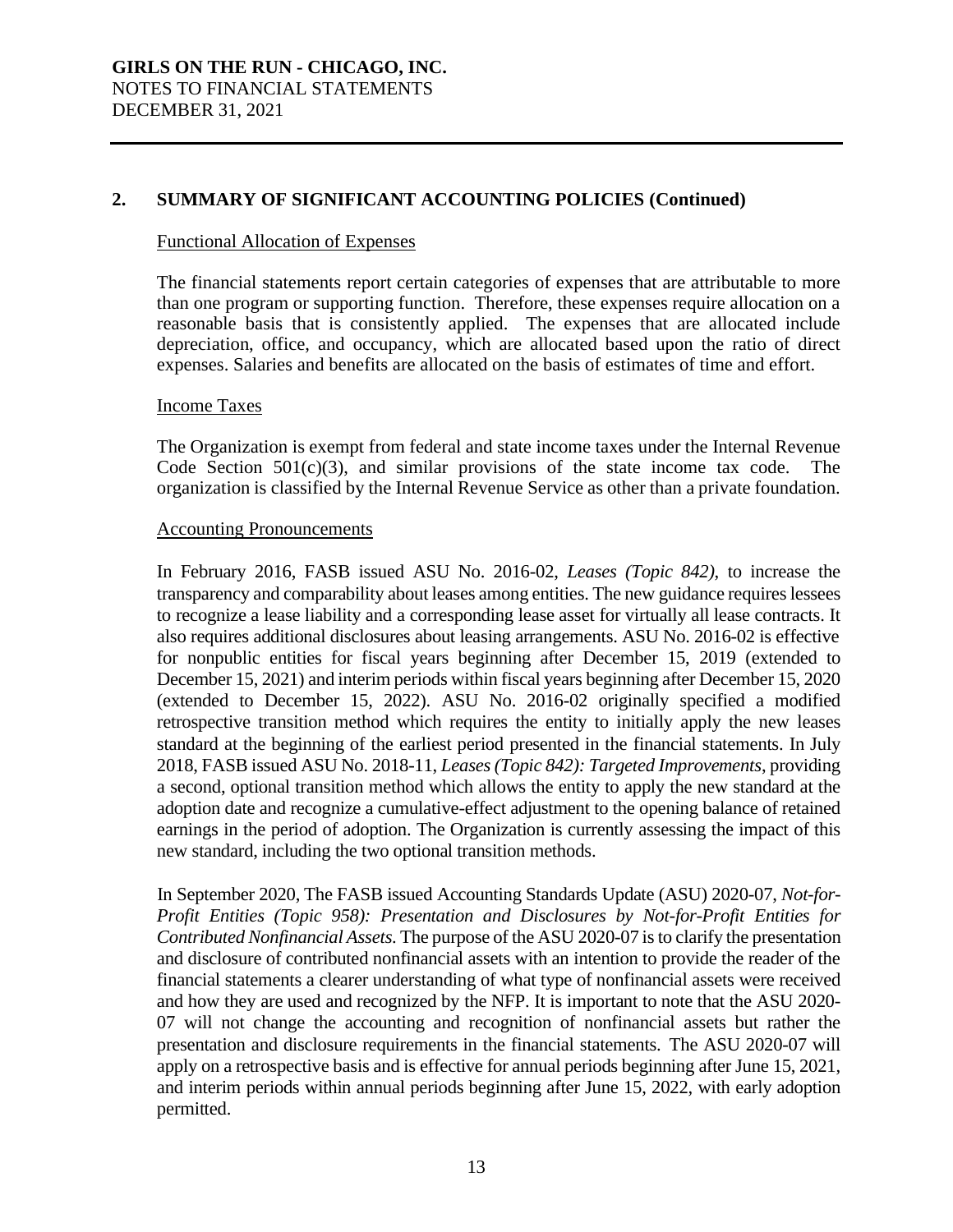# **3. LIQUIDITY AND AVAILABILITY**

The Organization receives contributions and promises to give with donor restrictions to be used in accordance with the associated purpose or time restriction. In addition, the Organization receives support without donor restrictions; such support has historically represented approximately over 90% of program funding needs and over 89% and 89% for the year ended December 31, 2021 and 2020, respectively.

The Organization considers it appropriate that earnings from contributions with and without donor restrictions are for use in current programs which are ongoing, major, and central to its annual operations and are also available to meet cash needs for general expenditures. General expenditures include administrative and general expenses and fundraising expenses expected to be paid in the subsequent year. Annual operations are defined as activities occurring during the Organization's fiscal year.

The Organization manages its cash available to meet general expenditures with the following guiding principles:

- Operating within a prudent range of financial soundness and stability,
- Maintaining adequate liquid assets

Financial assets available for general expenditure, that is without donor or other restrictions limiting their use, within one year of the balance sheet date, are comprised of the following:

| <b>FINANCIAL ASSETS</b>                                                          | 2021                   | 2020          |
|----------------------------------------------------------------------------------|------------------------|---------------|
| Cash<br>Receivables                                                              | \$<br>297,480<br>3,200 | \$<br>246,038 |
| Investments                                                                      | 470,948                | 278,945       |
| Total financial assets available within one year                                 | 771,628                | 524,983       |
| Net assets with donor restriction                                                | (18,500)               | (39, 918)     |
| Financial assets available to meet cash needs for<br>general use within one year | \$<br>753,128          | 485,065       |

Disbursements from investments are at the discretion of Management of the Organization.

## **4. FAIR VALUE MEASUREMENTS**

US GAAP establishes a framework for measuring fair value. That framework uses a hierarchy that prioritizes the inputs to valuation techniques used to measure fair value. US GAAP requires the Organization to maximize the use of observable inputs when measuring fair value. The hierarchy describes three levels of inputs, which are as follows: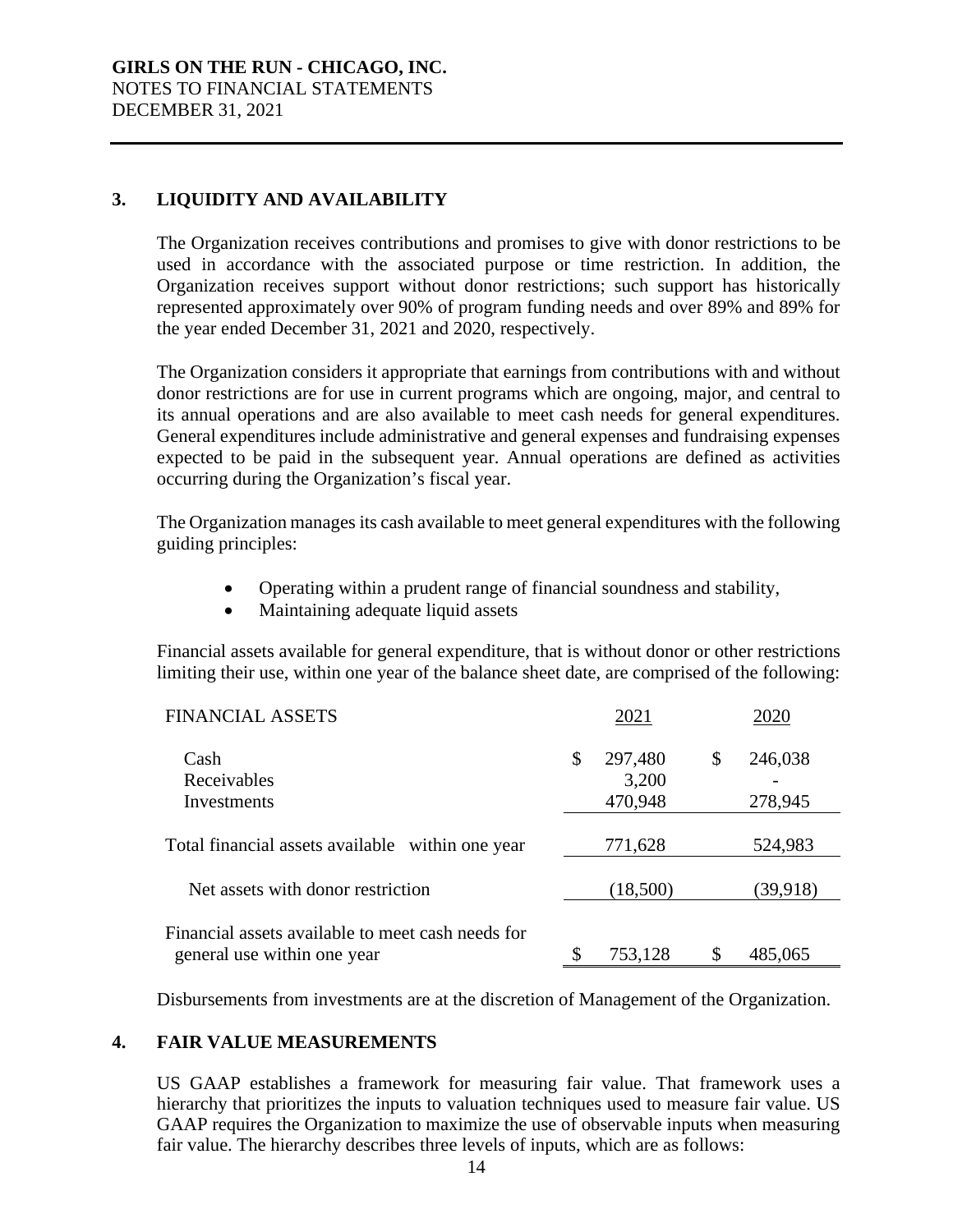## **4. FAIR VALUE MEASUREMENTS – (Continued)**

- Level 1: Quotes prices in active markets for identical assets or liabilities.
- Level 2: Quotes prices for similar assets or liabilities in active markets; quoted prices for identical assets or liabilities in inactive markets; or inputs that are derived principally from or corroborated by observable market data by correlation or other means.
- Level 3: Significant unobservable inputs.

In many cases, a valuation technique used to measure fair value includes inputs from more than one level of the fair value hierarchy. The lowest level of significant input determines the placement of the entire fair value measurement in the hierarchy. The categorization of an investment within the hierarchy reflects the relative ability to observe the fair value measure and does not necessarily correspond to the perceived risk of that investment.

If an investment that is measured using net asset value (NAV) has a readily determinable fair value (that is, it can be traded on the measurement date at its published NAV), it is included in Level 1 of the hierarchy. Otherwise, investments measured using NAV's are not included in Level 1, 2, or 3, but are separately reported.

#### Valuation Techniques

Following is a description of the valuation techniques used for assets measured at fair value on a recurring basis. There have been no changes to the techniques used during the years ended December 31, 2021 and 2020.

Mutual funds: Valued at the NAV of shares on the last trading day of the fiscal year.

| December 31, 2021                        | Level 1 |                                    |                                  |                            |    |                            |  |
|------------------------------------------|---------|------------------------------------|----------------------------------|----------------------------|----|----------------------------|--|
|                                          |         | Operating<br>Investment<br>Account | Reserve<br>Investment<br>Account |                            |    | Total                      |  |
| Mutual funds<br>Fixed income<br>Equities | \$      | $\sim$                             | \$                               | 18,860                     | S  | 18,860                     |  |
| Domestic<br>International<br>Other       |         |                                    |                                  | 121,556<br>56,980<br>4,752 |    | 121,556<br>56,980<br>4,752 |  |
| TOTAL INVESTMENTS AT FAIR VALUE          |         |                                    |                                  | 202,148                    |    | 202,148                    |  |
| Cash equivalents                         |         | 268,800                            |                                  |                            |    | 268,800                    |  |
| <b>TOTAL INVESMENTS</b>                  | \$      | 268,800                            | \$                               | 202,148                    | \$ | 470,948                    |  |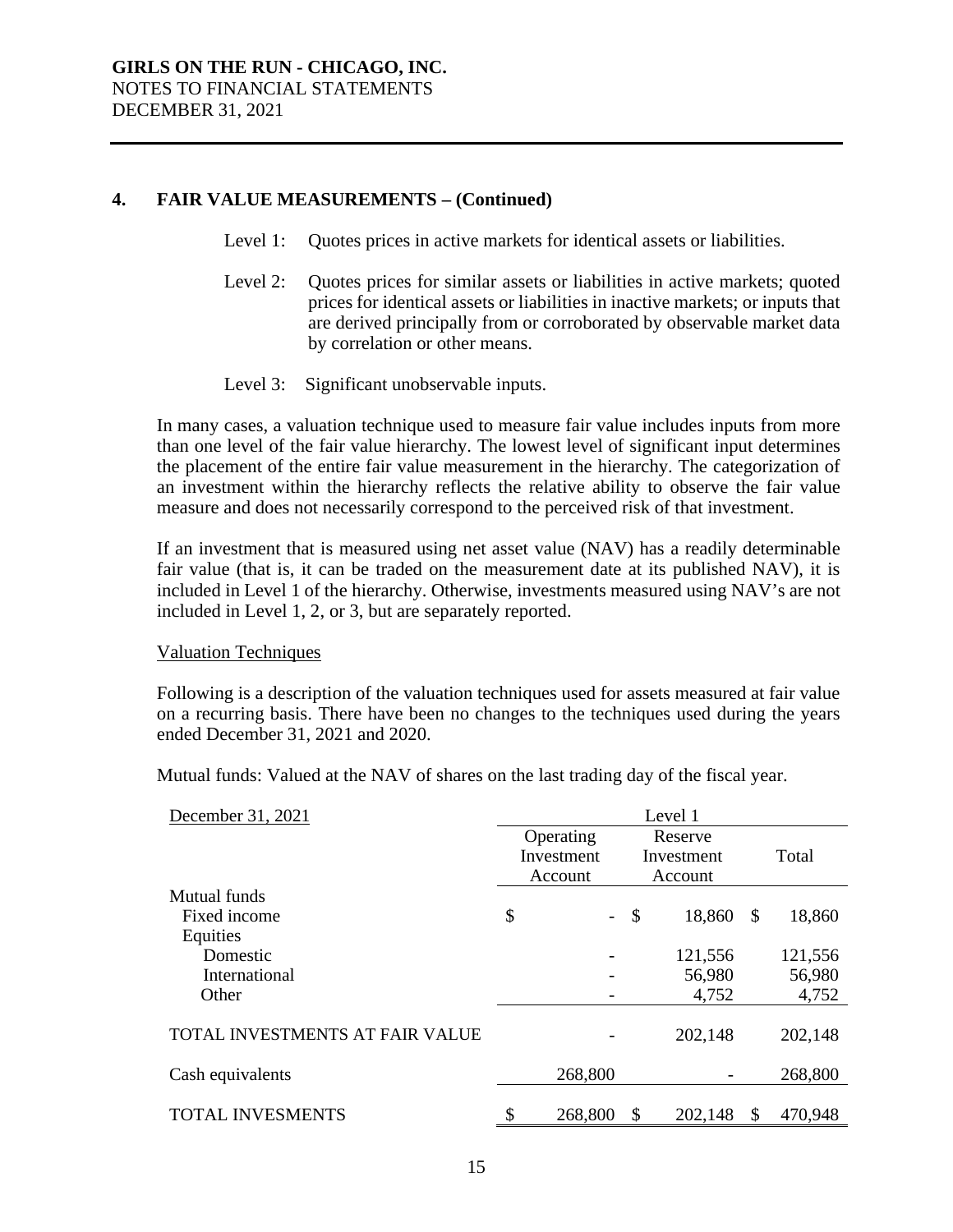## **4. FAIR VALUE MEASUREMENTS – (Continued)**

| December 31, 2020               | Level 1 |                                    |                                  |         |               |         |
|---------------------------------|---------|------------------------------------|----------------------------------|---------|---------------|---------|
|                                 |         | Operating<br>Investment<br>Account | Reserve<br>Investment<br>Account |         |               | Total   |
| <b>Mutual funds</b>             |         |                                    |                                  |         |               |         |
| Fixed income                    | \$      | $\equiv$                           | $\mathcal{S}$                    | 22,882  | $\mathcal{S}$ | 23,882  |
| Equities                        |         |                                    |                                  |         |               |         |
| Domestic                        |         |                                    |                                  | 79,592  |               | 79,592  |
| International                   |         |                                    |                                  | 63,439  |               | 63,439  |
| Other                           |         |                                    |                                  | 3,002   |               | 3,002   |
| TOTAL INVESTMENTS AT FAIR VALUE |         |                                    |                                  | 169,915 |               | 169,915 |
| Cash equivalents                |         | 106,335                            |                                  | 2,695   |               | 109,030 |
| <b>TOTAL INVESMENTS</b>         |         | 106,335                            | \$                               | 172,610 | \$            | 278,945 |

There are no Level 2 or Level 3 investments for the years ended December 31, 2021 and 2020.

# **5. PAYCHECK PROTECTION PROGRAM (PPP), ECONOMIC INJURY DISASTER LOAN (EIDL), AND EMPLOYEE RETENTION CREDIT (ERC)**

During 2021 the Organization applied for and received a loan for \$162,422 under the Paycheck Protection Program # 2. In accordance with the Program, in 2021 the Organization applied for and was granted full forgiveness of the loan.

Also, during 2021 the Organization applied for grants under the Employee Retention Credit of the CARES federal program in the amount of \$186,990, of which \$130,948 was received and recorded as revenue in 2021 and \$56,042 was received and recorded as revenue in 2022.

The Organization has recorded a total of \$303,370 as government grants in the Statement of Activities for the year ended December 31, 2021.

On April 30, 2020 the Organization received approval for a \$156,800 loan under the Paycheck Protection Program (PPP). On the same date the Organization applied for and received an Economic Injury Disaster Loan (EIDL) advance in the amount of \$10,000. On November 2, 2020 the Organization received SBA's notice of forgiveness of \$146,800 of the PPP loan. The Organization recognized a total of \$156,800 as a government grant in 2020.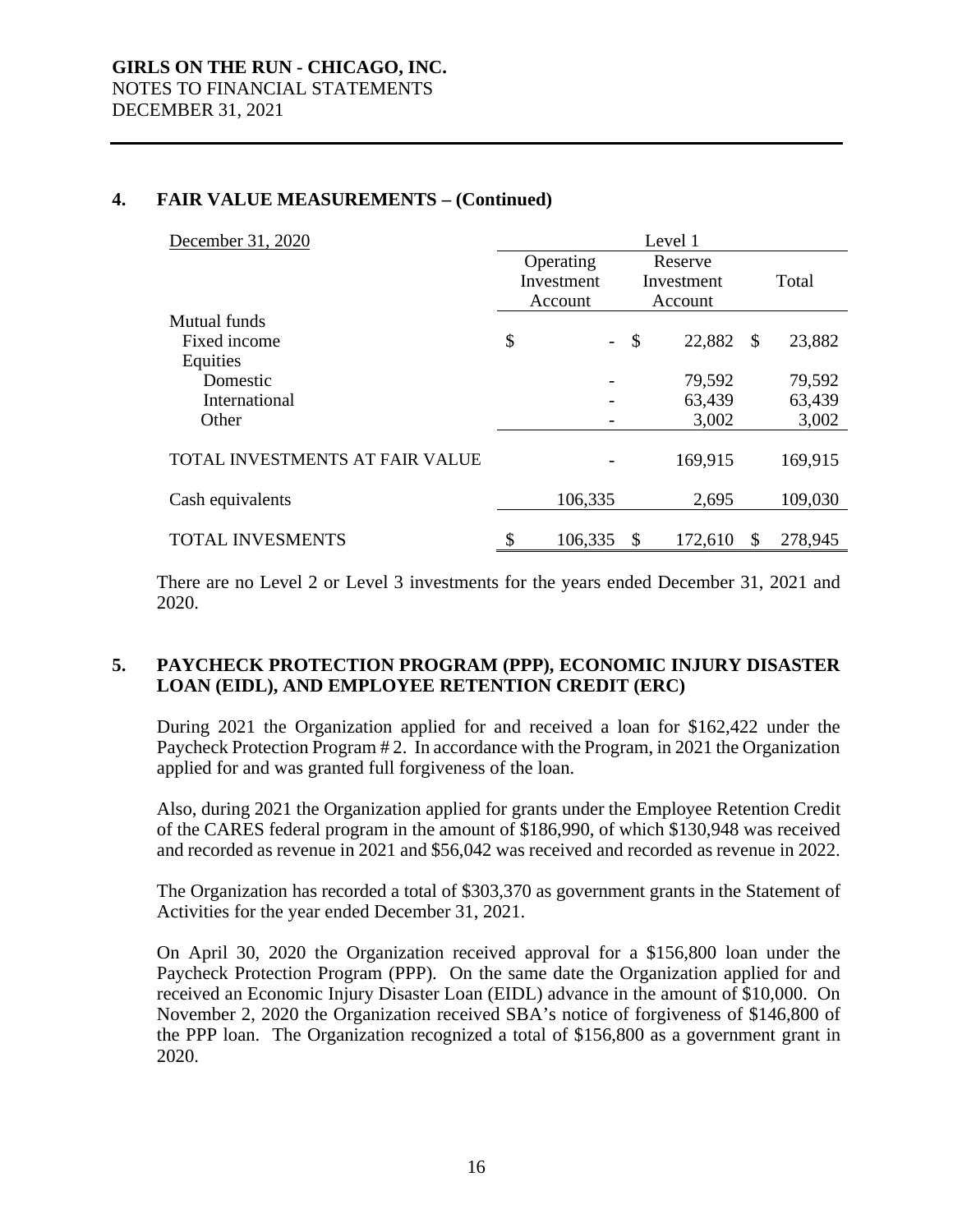## **5. PAYCHECK PROTECTION PROGRAM (PPP), ECONOMIC INJURY DISASTER LOAN (EIDL), AND EMPLOYEE RETENTION CREDIT (ERC) – (Continued)**

In February 2021 the Organization received forgiveness of the \$10,000 balance of the PPP loan and a \$2,371 cash reimbursement for principal payments made by the Organization in years 2021 and 2020. The organization recognized the \$10,000 as a government grant in 2021.

# **6. NET ASSETS WITH DONOR RESTRICTIONS**

Net assets with donor restrictions are restricted for the following purpose at December 31, 2021 and 2020:

|                                                                                          | 2021     |                                |
|------------------------------------------------------------------------------------------|----------|--------------------------------|
| Access and inclusion initiative<br>A specific school program<br><b>GOTR At Home Kits</b> | \$18,500 | 33,438<br>\$<br>3,000<br>3,480 |
| TOTAL NET ASSETS WITH<br><b>DONOR RESTRICTIONS</b>                                       | 18,500   | 39,918                         |

# **7. RETIREMENT PLAN**

The Organization sponsors a 401k retirement plan with no company match. All employees are eligible to participate after 90 days of service to the Organization. The amount of employer contributions is \$ -0- for the years ended December 31, 2021 and 2020.

# **8. LEASE COMMITMENTS**

The Organization leases its office space with a lease commencing on October 1, 2014. The lease called for initial monthly payments of \$3,820 with 2% annual increases and was renewed on September 30, 2019 through September 1, 2021. The lease was further renewed for different space within the same building through September 30, 2023 at a reduced monthly payment of \$2,562. Rent expense for the years ended December 31, 2021 and 2020 is \$46,722 and \$52,755, respectively.